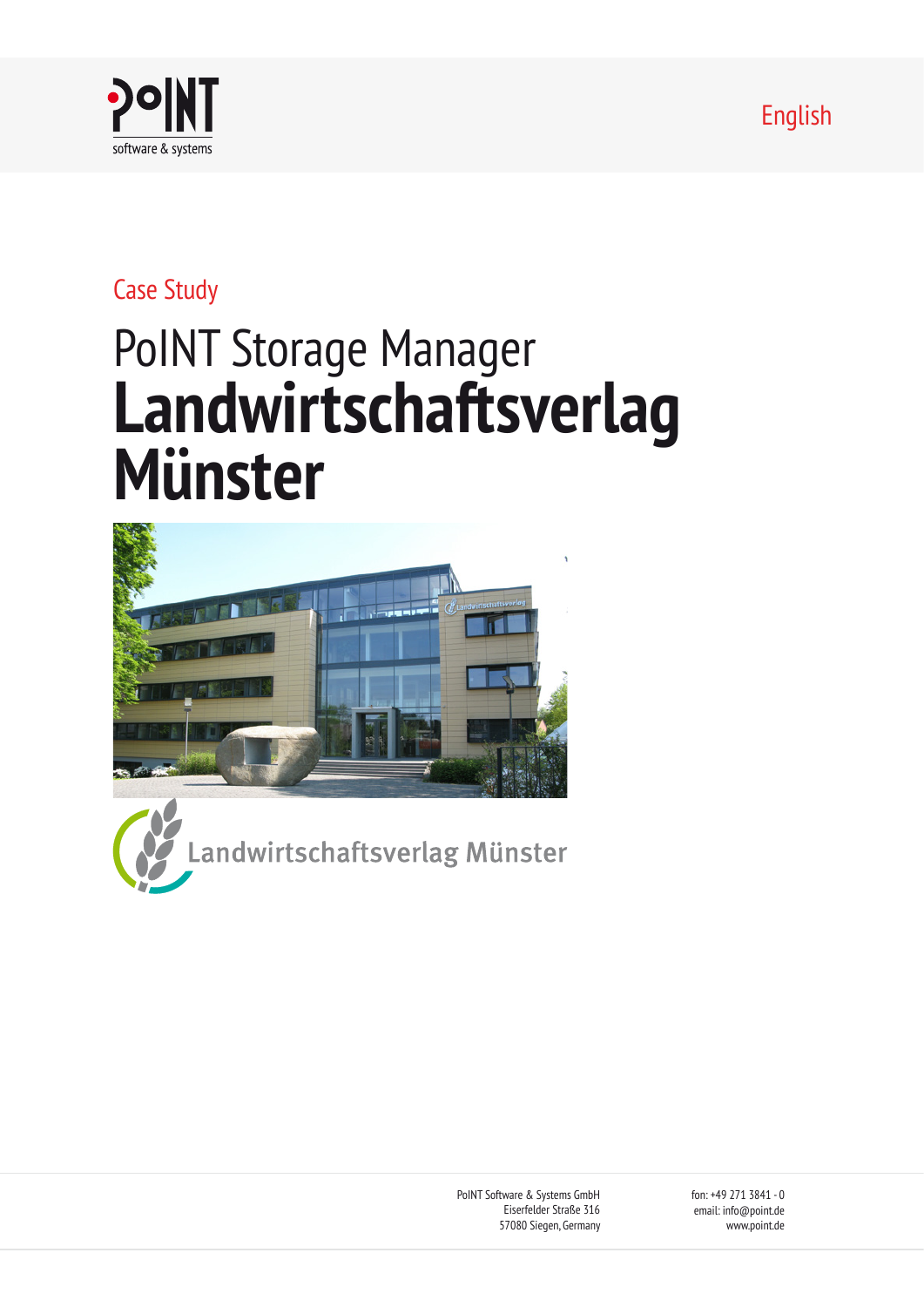PoINT Software & Systems GmbH Eiserfelder Straße 316 57080 Siegen, Germany fon: +49 271 3841 - 0 email: info@point.de www.point.de

PoINT Software & Systems GmbH believes the information in this publication is accurate as of its publication date. Such information is subject to change without notice. PoINT Software & Systems GmbH is not responsible for any inadvertent errors. The PoINT logo is a registered trademark of PoINT Software & Systems GmbH. All other trademarks belong to their respective owners. Software and documentation are available in English. © 2017 PoINT Software & Systems GmbH All rights reserved. No portions of this document may be reproduced without prior written consent of PoINT Software & Systems GmbH. Printed in Germany June 2017 (Case Study PSM\_Landwirtschaftsverlag Münster\_e\_20170614)





### Case Study **Solution Landwirtschaftsverlag Münster**

#### **Challenge**

#### **Solution - PoINT Storage Manager**

#### **Benefits for Landwirtschaftsverlag Münster**

#### **About Landwirtschaftsverlag Münster**

- Managing the constant growth in data volumes with existing infrastructure
- Moving stored data while preserving transparent access

- Realization of a two-tier HSM architecture based on the PoINT Storage Manager
- Data automatically transferred from NetApp FAS storage systems to NetApp SATA shelf

- More efficient use of primary storage by transferring inactive data elsewhere
- Avoiding further investment in primary storage
- Options for expansion by using additional storage at ICSmedia data center

With the help of the PoINT Storage Manager, the specialist agricultural publisher Landwirtschaftsverlag Münster implemented a multi-tier storage architecture which automatically differentiates between active and inactive data and stores it at a performance level matching its actual usage. Since then, the publisher has been able to use its available capacity much more efficiently and save on the investments it had originally planned in additional storage

Landwirtschaftsverlag Münster is one of the 100 largest media companies in Germany, with approximately 600 employees located both in the country and abroad. The firm publishes magazines, books and new media for the agricul-

devices. The implementation partner for this project was ICSmedia GmbH, which has supported the media firm for many years as an IT service provider. In implementing this new storage solution, Landwirtschaftsverlag Münster has also sown the seeds for the future: if its existing storage capacity should ever prove insufficient, the company will store its data at ICSmedia's data center.

tural and rural sectors; with a total of 30 specialist and general-interest titles, it is the leading specialist agrarian publisher in Europe.



"Adopting the PoINT Storage Manager cost us significantly less in the long run than purchasing additional mirrored primary storage," said Thorsten Schmidt, summing up.

The amount of data stored on the highly available file server at Landwirtschaftsverlag Münster is approximately 15 terabytes. This had previously all been stored on mirrored NetApp FAS storage systems. The constant rise in data volumes demanded more and more storage space, and increasing primary storage initially seemed like the only option – but an expensive one. As the company looked for an alternative, ICSmedia provided a decisive tip-off: "We recommended that Landwirtschaftsverlag Münster investigate how it was using its existing data. Was all of it really in active use? And did it all actually need to be in primary storage?" said Johann Miske, sales associate at ICSmedia GmbH, explaining the process.

**Policy-based Data Management**



In fact, the analysis revealed that it was not necessary to use only primary storage. "With the PoINT Storage Manager we were therefore able to offer a suitable solution which enables the conditional transfer of inactive data to a capacity-oriented NetApp SATA shelf (secondary storage) without changing data access rules for company employees. This meant that the existing storage systems could be used much more efficiently," explained Miske.

That got everyone's attention. Over the course of a threemonth test phase, the solution was very carefully put under the microscope. "We used the PoINT Storage Manager to realize a range of scenarios in which our data was distributed across the storage architecture," said Thorsten Schmidt, vice-head of IT at Landwirtschaftsverlag Münster, adding, "Data was automatically transferred and remained transparently accessible at all times."

Subsequently, following the successful test phase, the data and storage management software was given the go-ahead. Since then, the agricultural publisher has been able to use its existing capacity much more efficiently, and the originally planned investment in additional primary storage was no longer needed.

Inactive data is transferred to the downstream storage level on a conditional basis: the management software has been instructed to automatically move data older than three months from primary to secondary storage.

Additionally, in implementing this new storage solution, the publisher has also sown the seeds for the future: if the existing storage capacity should ever prove insufficient, the company will archive its data at ICSmedia's data center.